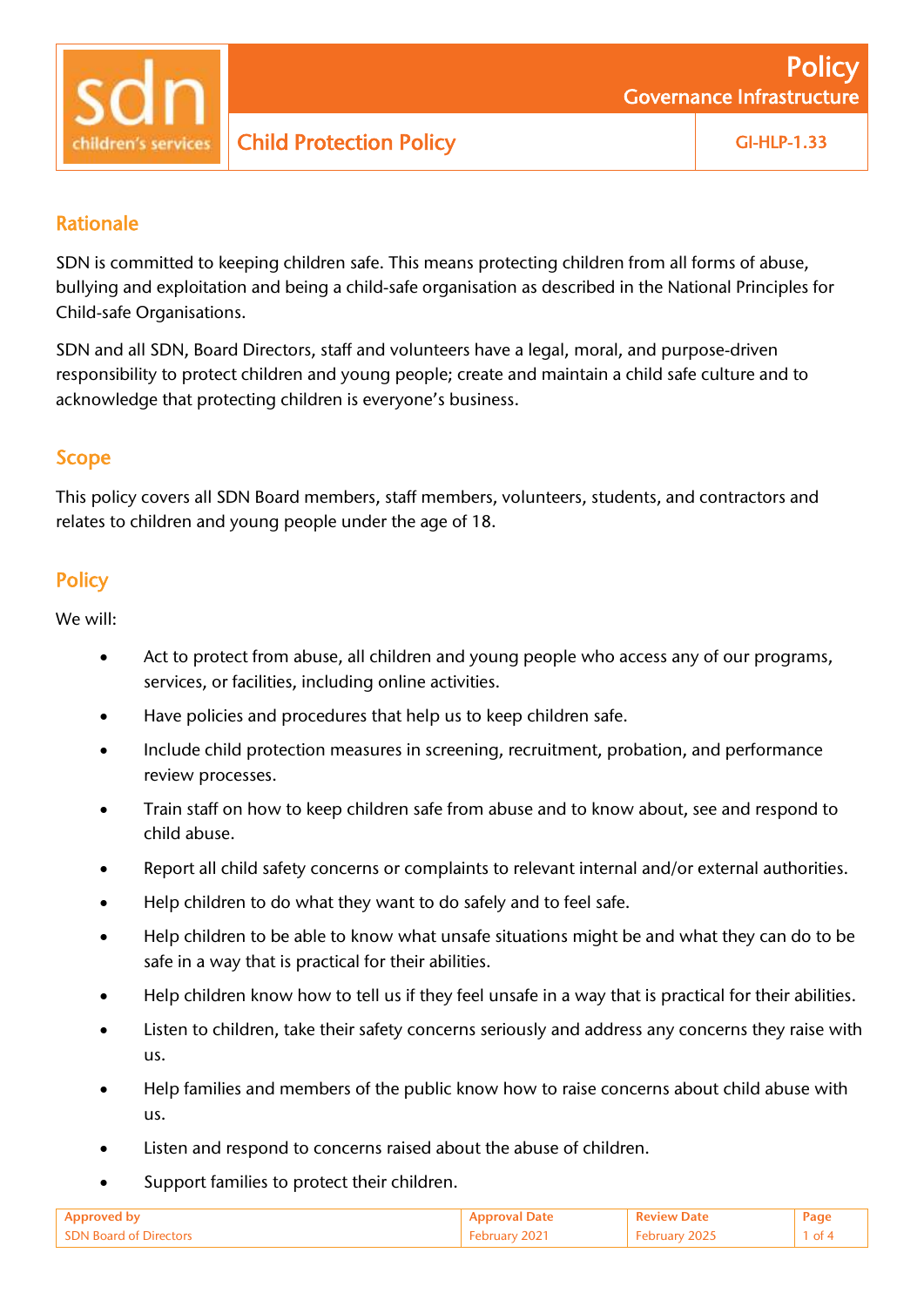- Communicate honestly and openly with families about abuse of children.
- Comply with all relevant legislation.
- Report on how well we are keeping children safe from abuse and continuously improve.

## Related SDN Documents

#### **Policies**

- GI-HLP-1.07: Providing a Child Safe Environment
- GI-HLP-1.09: Privacy and Protection of Information
- GI-HLP-1.29: [Code of Conduct and Disclosure of Interests Policy](https://intranet.sdn.org.au/wp-content/uploads/2020/12/GI-HLP-1.29-Code-of-Conduct-and-Disclosure-of-Interests-Policy-Dec-2020.pdf)
- GI-OP-1.13: Complaints Management
- SD-OP-2.04: Guiding Children's Behaviour and Developing Social Competency
- SD-OP-2.05: Supervision of Children
- SD-OP-2.18: Excursions, Incursions and Regular Outings
- SD-OP-2.19: Death of a Child in Care
- SD-OP-2.22: Babysitting
- SD-OP-2.24: Interactions with Children
- HR-OP-3.06: Onboarding and Probation
- WHS-HLP-4.01: Work Health and Safety

#### Procedures

- GI-PRO-1.33-01: Reporting an Allegation of Possible Reportable Conduct or Reportable Incident
- GI-PRO-1.33-02: Responding to Concerns of Risk of Harm
- HR-PRO-2.02-03: Working with Children and Vulnerable People and Police Checks

#### Other SDN Document

• SDN's Strategic Plan

# Relevant Legislation/Regulations

- Children and Young Persons (Care and Protection) Act 1998
- Children and Young People Act 2008
- Children Legislation Amendment (Wood Enquiry Recommendations) Act 2009
- Children's Court Act 1987

| <b>CHILD PROTECTION POLICY</b> |                      | $GI-HLP-1.33$      |          |
|--------------------------------|----------------------|--------------------|----------|
| <b>Approved by</b>             | <b>Approval Date</b> | <b>Review Date</b> | Page     |
| <b>SDN Board of Directors</b>  | February 2021        | February 2025      | $2$ of 4 |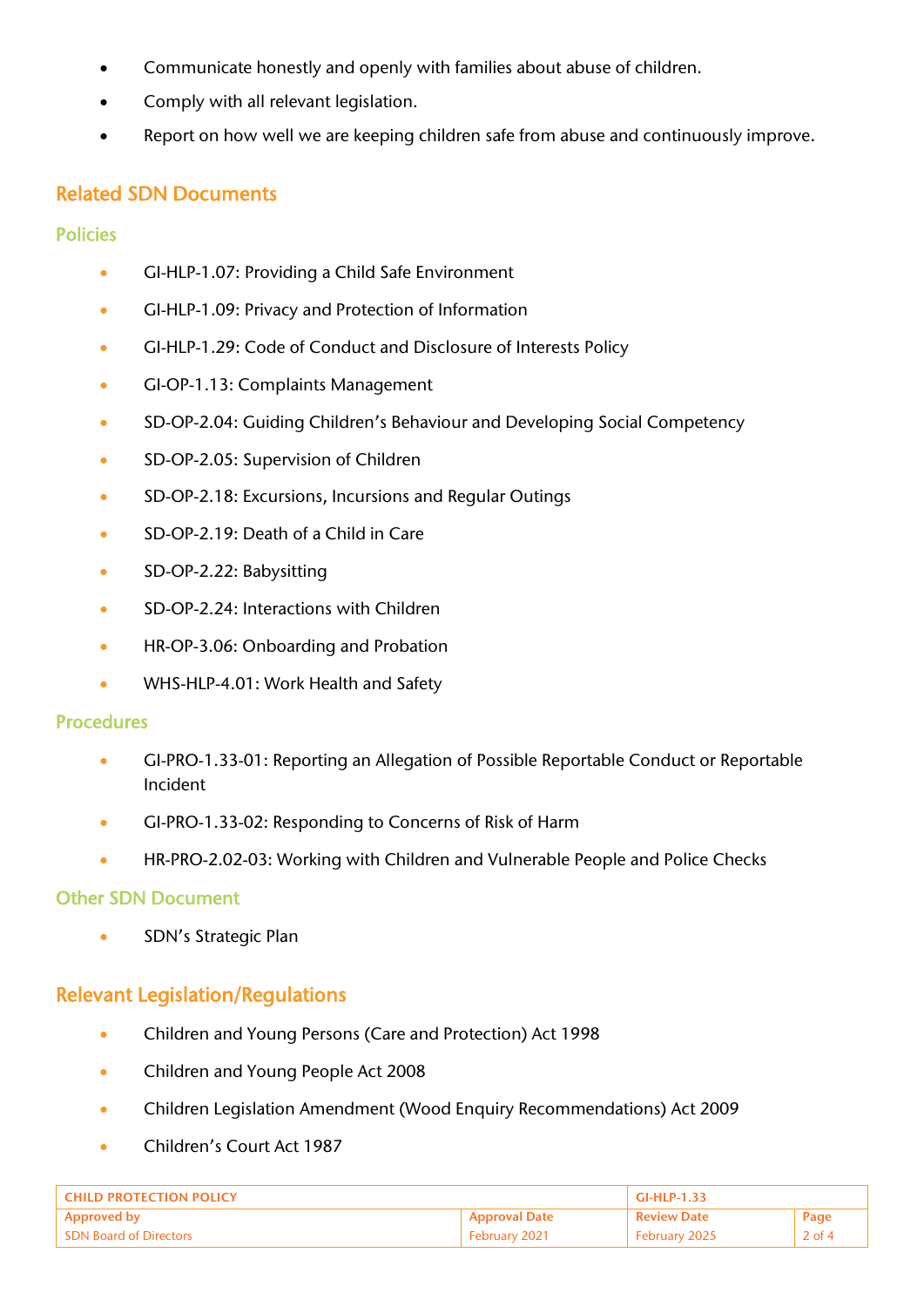- Child Protection (Working with Children) Act 2012
- Child Protection (Working with Children) Regulation 2013
- Commission for Children and Young People Act 1988
- Community Services (Complaints, Reviews and Monitoring) Act 1993
- Ombudsman Act 1974 (NSW)
- Ombudsman Act 1989 (ACT)
- Working with Vulnerable People (Background Checking) Act 2011
- Royal Commission Criminal Justice Legislation Amendment Act 2019
- Education and Care Services National Law Act 2010, sections 166 to 167
- Education and Care Services National Regulations, regulations 84, 168 (h)
- Schedule 1: National Quality Standard, Quality Area 2, standard 2.3, elements 2.3.2, 2.3.4, 5.2.3, 7.1.5
- National Standards for Disability Services
- NDIS Practice Standards and Quality Indicators
- NDIS Incident Management and Reportable Incident Rules 2018

### Other References/Related Documents

- Child Wellbeing and Child Protection NSW Interagency Guidelines (Interagency Collaboration)
- National Framework for Protecting Australia's Children
- A Guide to Working with Vulnerable People in the ACT 2012
- Australian Research and Alliance for Children and Youth (ARACY)
- NSW Working with Children Check
- WWCC Employment Screening Consent
- Child Protection in the Workplace NSW Ombudsman 2004
- Keeping Children and Young People Safe 2009
- Keep Them Safe: A Shared Approach to Child Wellbeing: 2009, Justice Wood.
- International Convention on the Rights of the Child
- The NSW Mandatory Reporter Guide.<http://www.community.nsw.gov.au/kts/reporting/mrg2>
- The ACT Child Concern Report<https://form.act.gov.au/smartforms/csd/child-concern-report/>
- National Framework for Protecting Australia's Children

| <b>CHILD PROTECTION POLICY</b> |                      | <b>GI-HLP-1.33</b> |          |
|--------------------------------|----------------------|--------------------|----------|
| Approved by                    | <b>Approval Date</b> | <b>Review Date</b> | Page     |
| <b>SDN Board of Directors</b>  | February 2021        | February 2025      | $3$ of 4 |